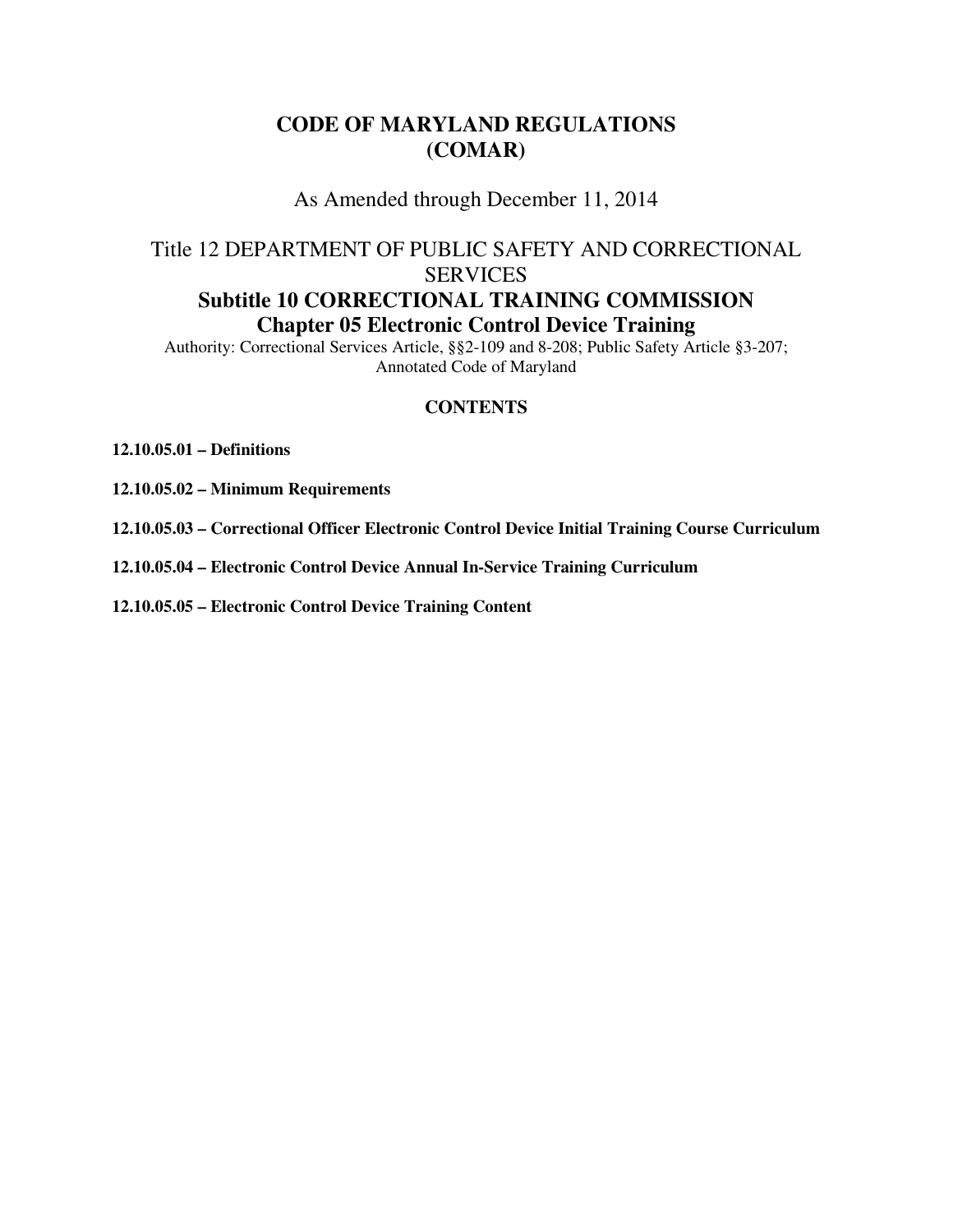#### **12.10.05.01 .01 Definitions.**

A. In this chapter, the following terms have the meanings indicated.

B. Terms Defined.

(1) "**Annual in-service training curriculum**" means a course of study approved by the Commission that meets the requirements established for electronic control device classroom instruction, written examination, and practical exercise and is conducted as part of mandated employee in-service training and firearms qualification under COMAR 12.10.01.16.

(2) "**Commission**" means the Correctional Training Commission or a representative authorized to act on behalf of the Commission.

(3) "**Correctional officer**" has the meaning stated in Correctional Services Article, §8-201, Annotated Code of Maryland.

(4) "**Correctional unit**" has the meaning stated in Correctional Services Article, §8-201, Annotated Code of Maryland.

(5) "**Electronic control device**" has the meaning stated in Criminal Law Article, §4-109, Annotated Code of Maryland.

(6) "**Initial training course curriculum**" means a course of study approved by the Commission that meets the requirements established for electronic control device classroom instruction, written examination, and practical exercise that an individual shall successfully complete before the individual may be authorized to carry or use an electronic control device.

### **12.10.05.02 .02 Minimum Requirements.**

A. This chapter establishes minimum correctional officer training requirements related to the use of an electronic control device.

B. A correctional unit may adopt correctional officer training requirements related to use of an electronic control device in addition to Commission requirements under this chapter.

C. A correctional officer may not carry or use an electronic control device as part of the correctional officer's official duties before the correctional officer's correctional unit has:

(1) Approved each specific manufacturer's model of an electronic control device used as part of the correctional officer's duties;

(2) Certified to the Commission, on forms or in a manner determined by the Commission, that the correctional officer has successfully completed Commission training requirements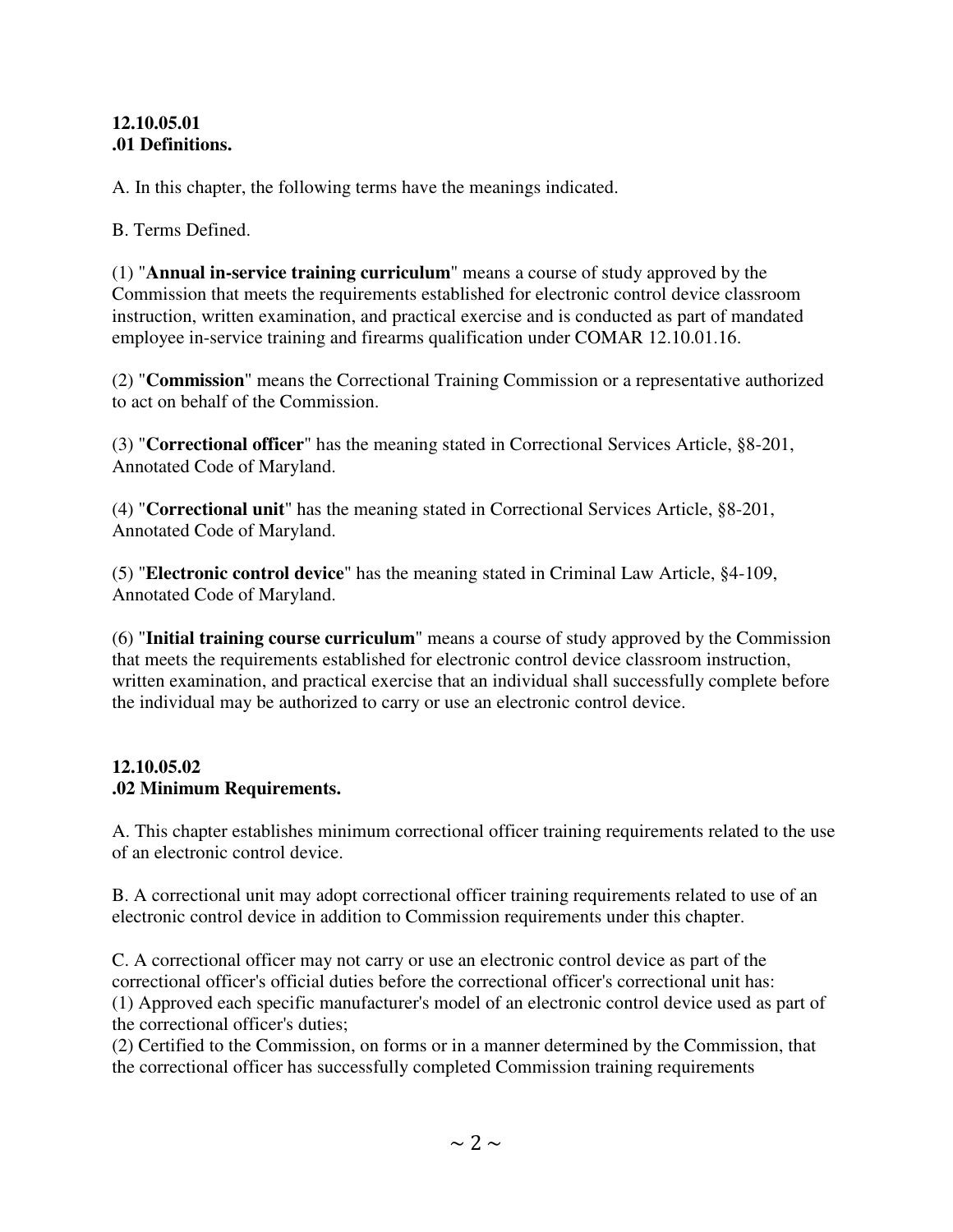established under this chapter for each specific manufacturer's model of an electronic control device approved by the correctional unit, which, at a minimum, include:

(a) Classroom instruction;

(b) A written examination; and

(c) Practical exercises demonstrating proficiency in the use of the specific manufacturer's model of an electronic control device; and

(3) Determined that the correctional officer has received adequate training demonstrating the ability to safely and effectively use each specific manufacturer's model of an electronic control device the correctional officer is authorized to carry or use.

# **12.10.05.03**

# **.03 Correctional Officer Electronic Control Device Initial Training Course Curriculum.**

A. A correctional officer is not required to complete an electronic control device initial training course curriculum under this regulation if:

(1) The correctional officer's authorization to use a specific manufacturer's model of an electronic control device is in effect on September 30, 2009 and the correctional unit has determined the correctional officer has:

(a) Received adequate training on the specific manufacturer's model of an electronic control device; and

(b) Demonstrated the ability to safely and effectively use the specific manufacturer's model of an electronic control device; or

(2) The correctional officer has been authorized to carry or use a specific manufacturer's model of an electronic control device under §A(1) of this regulation and is seeking authorization to carry or use a different manufacturer's model of an electronic control device that the correctional officer's correctional unit has approved and determined:

(a) There are no significant operational differences between the current and new manufacturer's model of an electronic control device; or

(b) That the correctional officer has:

(i) Received adequate training; and

(ii) Demonstrated the ability to safely and effectively use the new manufacturer's model of an electronic control device.

B. Except under §A of this regulation, a correctional officer shall successfully complete a Commission-approved initial training course curriculum for the specific manufacturer's model of an electronic control device before the officer is authorized to carry or use a specific manufacturer's model of an electronic control device as part of the correctional officer's official duties.

C. A correctional officer is required to complete an initial training course curriculum if after successfully completing an initial training course curriculum, the correctional officer has not been authorized to carry or use the specific manufacturer's model of an electronic control device: (1) Within 2 years of completing an initial training course curriculum for the specific manufacturer's model of an electronic control device; or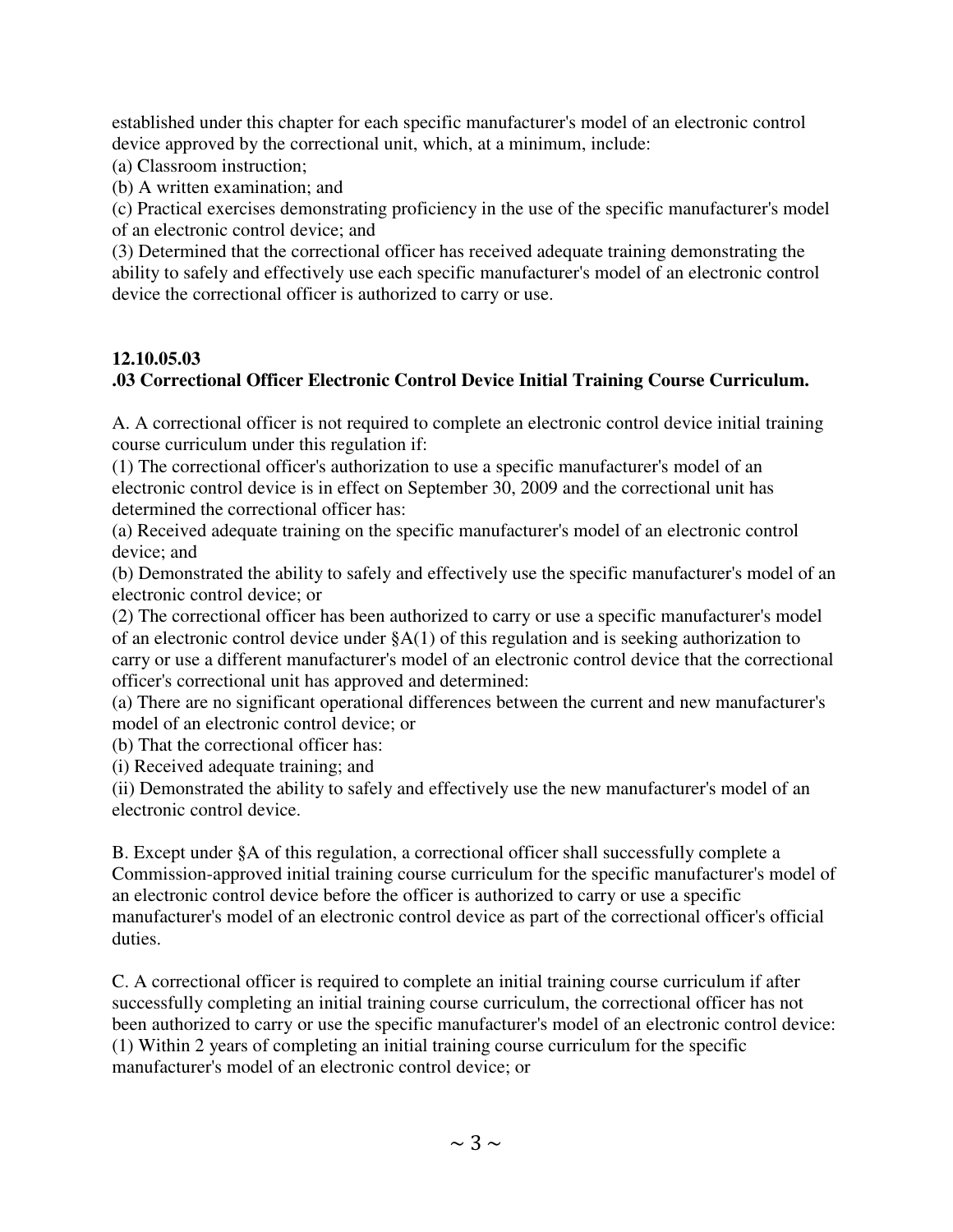(2) For 2 or more years and the correctional officer has not met the annual in-service training curriculum requirement for the specific manufacturer's model of an electronic control device under Regulation .04 of this chapter.

D. Initial training course curriculum requirements may be completed:

- (1) As part of correctional officer entrance-level training under COMAR 12.10.01.09; or
- (2) Independent of correctional officer entrance-level training.

### **12.10.05.04 .04 Electronic Control Device Annual In-Service Training Curriculum.**

A. A correctional officer authorized to use or carry a specific manufacturer's model of an electronic control device shall successfully complete annual in-service training curriculum for the specific manufacturer's model of an electronic control device.

B. A correctional officer who successfully completes an initial training course curriculum for a specific manufacturer's model of an electronic control device during a calendar year is not required to complete an annual in-service training curriculum for the same specific manufacturer's model of an electronic control device until the next calendar year.

### **12.10.05.05 .05 Electronic Control Device Training Content Requirements.**

A. Minimum Commission-Approved Classroom Instruction Requirements.

(1) Only a Commission-certified electronic control device instructor may conduct Commissionapproved electronic control device classroom training.

(2) Initial training course curriculum and annual in-service curriculum electronic control device classroom instruction, at a minimum, shall include the following topics related to the specific manufacturer's model of an electronic control device for which the correctional officer is to be authorized to carry or use:

- (a) Electronic control device:
- (i) Nomenclature;
- (ii) Characteristics;
- (iii) Capabilities;
- (iv) Limitations;
- (v) Maintenance; and
- (vi) Operational principles and technology; and
- (b) Proper electronic control device use addressing:
- (i) Correctional unit policy and procedures;
- (ii) Agency and other protocols;
- (iii) Judgment and decision making;
- (iv) Legal considerations;
- (v) Physiological and psychological effects;
- (vi) Target zones;